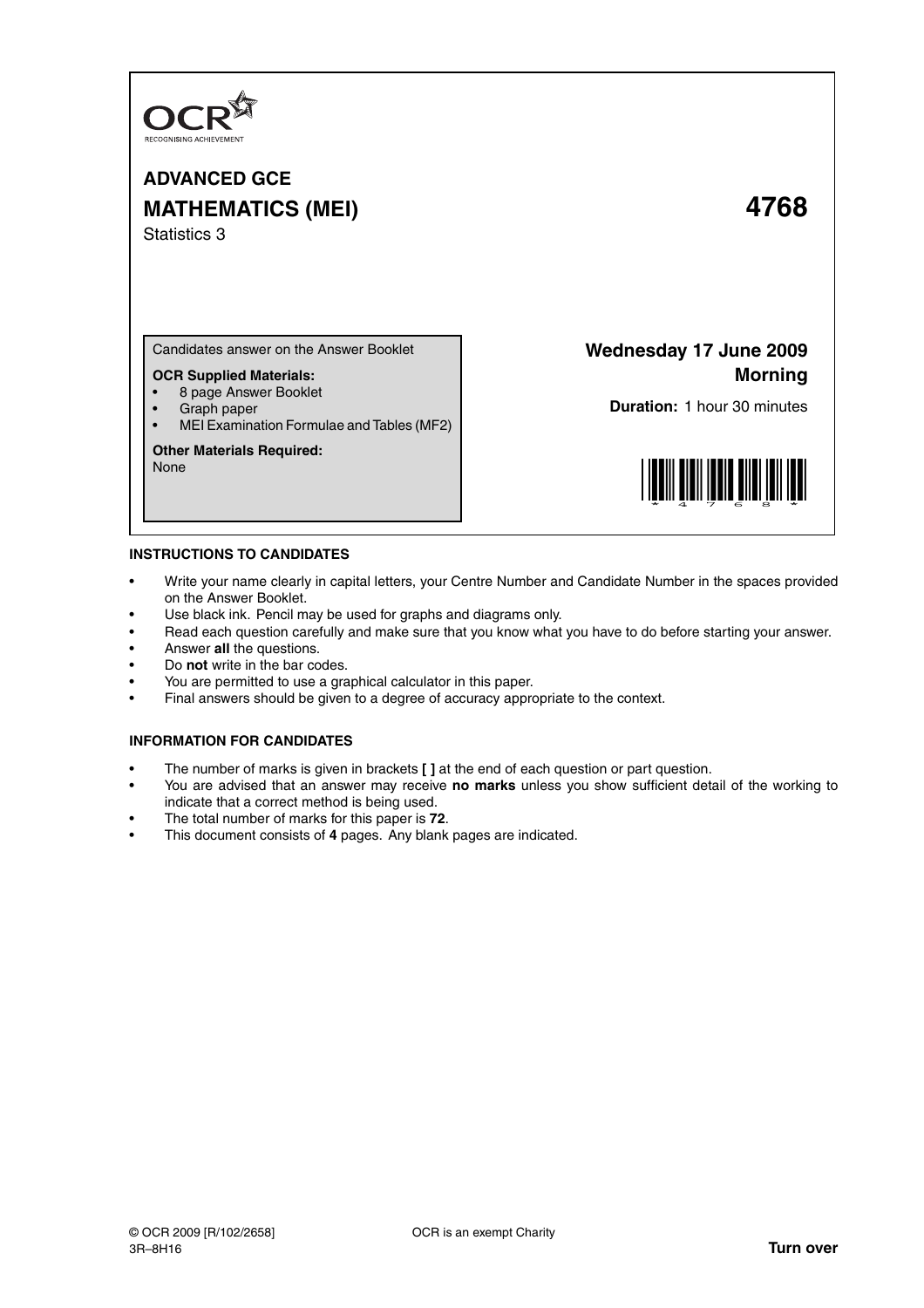- **1** Andy, a carpenter, constructs wooden shelf units for storing CDs. The wood used for the shelves has a thickness which is Normally distributed with mean 14 mm and standard deviation 0.55 mm. Andy works to a design which allows a gap of 145 mm between the shelves, but past experience has shown that the gap is Normally distributed with mean 144 mm and standard deviation 0.9 mm. Dimensions of shelves and gaps are assumed to be independent of each other.
	- **(i)** Find the probability that a randomly chosen gap is less than 145 mm. **[3]**
	- **(ii)** Find the probability that the combined height of a gap and a shelf is more than 160 mm. **[3]**

A complete unit has 7 shelves and 6 gaps.

- **(iii)** Find the probability that the overall height of a unit lies between 960 mm and 965 mm. Hence find the probability that at least 3 out of 4 randomly chosen units are between 960 mm and 965 mm high. **[7]**
- **(iv)** I buy two randomly chosen CD units made by Andy. The probability that the difference in their heights is less than  $h$  mm is 0.95. Find  $h$ . **[5] [5]**
- **2** Pat makes and sells fruit cakes at a local market. On her stall a sign states that the average weight of the cakes is 1 kg. A trading standards officer carries out a routine check of a random sample of 8 of Pat's cakes to ensure that they are not underweight, on average. The weights, in kg, that he records are as follows.

0.957 1.055 0.983 0.917 1.015 0.865 1.013 0.854

- **(i)** On behalf of the trading standards officer, carry out a suitable test at a 5% level of significance, stating your hypotheses clearly. Assume that the weights of Pat's fruit cakes are Normally distributed. **[9]**
- **(ii)** Find a 95% confidence interval for the true mean weight of Pat's fruit cakes. **[4]**

Pat's husband, Tony, is the owner of a factory which makes and supplies fruit cakes to a large supermarket chain. A large random sample of *n* of these cakes has mean weight  $\bar{x}$  kg and variance  $0.006 \,\mathrm{kg}^2$ .

- (iii) Write down, in terms of *n* and  $\bar{x}$ , a 95% confidence interval for the true mean weight of cakes produced in Tony's factory. **[3]**
- **(iv)** What is the size of the smallest sample that should be taken if the width of the confidence interval in part **(iii)** is to be 0.025 kg at most? **[3]**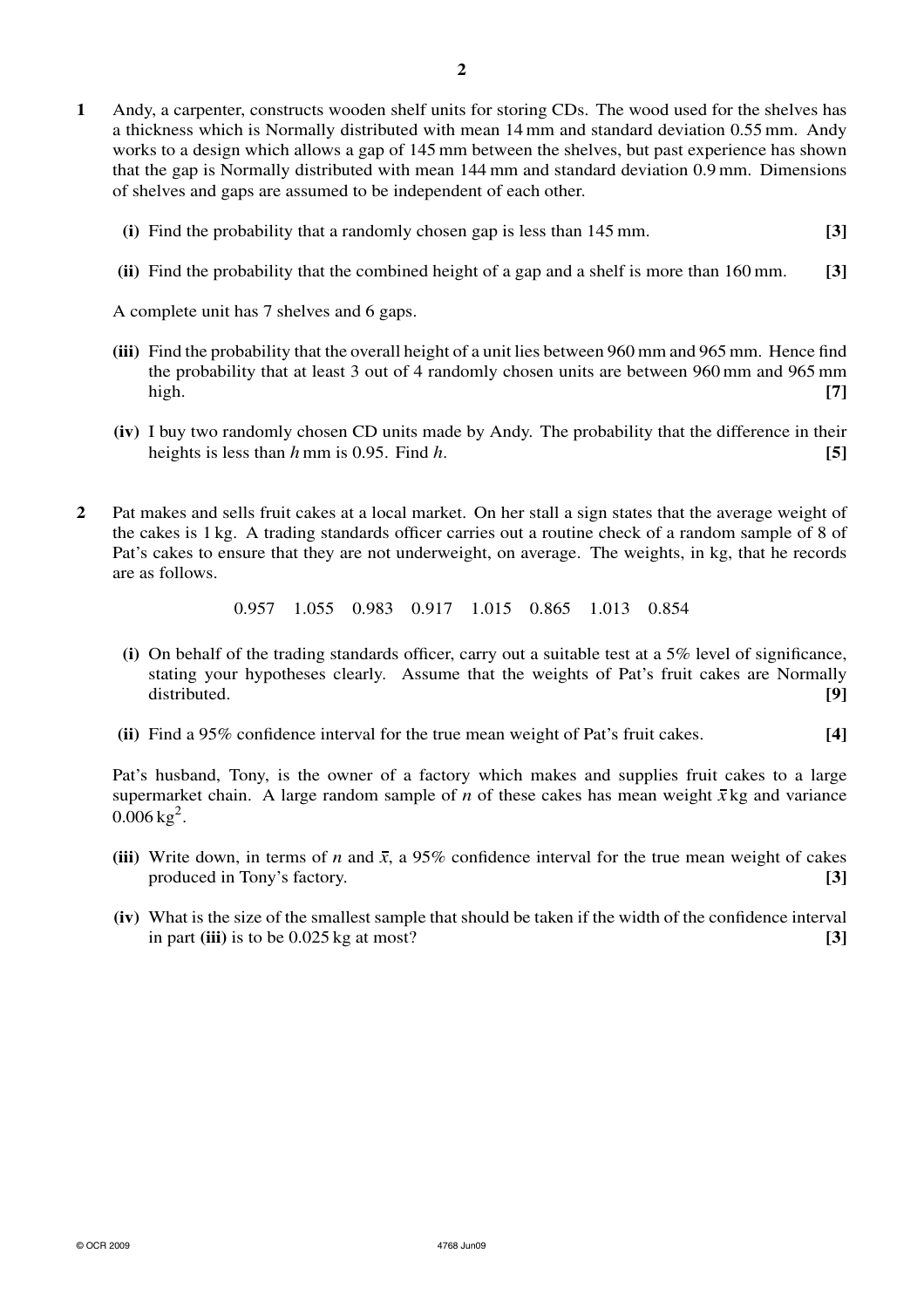- **3** A company which employs 600 staff wishes to improve its image by introducing new uniforms for the staff to wear. The human resources manager would like to obtain the views of the staff. She decides to do this by means of a systematic sample of 10% of the staff.
	- **(i)** How should she go about obtaining such a sample, ensuring that all members of staff are equally likely to be selected? Explain whether this constitutes a simple random sample. **[5]**

At a later stage in the process, the choice of uniform has been reduced to two possibilities. Twelve members of staff are selected to take part in deciding which of the two uniforms to adopt. Each of the twelve assesses each uniform for comfort, appearance and practicality, giving it a total score out of 10. The scores are as follows.

| Staff member |     | ∸   |      |                    |                      |     |                    |                               |                   | ιv                |      | ┸       |
|--------------|-----|-----|------|--------------------|----------------------|-----|--------------------|-------------------------------|-------------------|-------------------|------|---------|
| Uniform A    | 4.2 | 2.O | 10.0 | 9.0                | 8.2                  | 2.8 | 5.0                | $\overline{ }$<br>7.4         | ററ<br>$\angle$ .0 | 6.8               | 10.0 | 9.8     |
| Uniform B    | J.U | ے . | 1.4  | റ റ<br>$\angle$ .0 | $\cap$ $\cap$<br>2.Z | 6.4 | ⇁<br>$^{\prime}.4$ | $\overline{ }$<br>$\cdot$ . O | 6.8               | $\perp$ . $\perp$ | 3.4  | ⇁<br>.0 |

A Wilcoxon signed rank test is to be used to decide whether there is any evidence of a preference for one of the uniforms.

- **(ii)** Explain why this test is appropriate in these circumstances and state the hypotheses that should be used.  $[4]$
- **(iii)** Carry out the test at the 5% significance level. **[8]**
- **4** A random variable *X* has probability density function  $f(x) = \frac{2x}{\lambda^2}$  for  $0 < x < \lambda$ , where  $\lambda$  is a positive constant.
	- **(i)** Show that, for any value of  $\lambda$ ,  $f(x)$  is a valid probability density function. **[3]**
	- (ii) Find  $\mu$ , the mean value of *X*, in terms of  $\lambda$  and show that  $P(X \leq \mu)$  does not depend on  $\lambda$ . [4]
	- **(iii)** Given that  $E(X^2) = \frac{\lambda^2}{2}$  $\frac{1}{2}$ , find  $\sigma^2$ , the variance of *X*, in terms of  $\lambda$ . **[2]**

The random variable *X* is used to model the depth of the space left by the filling machine at the top of a jar of jam. The model gives the following probabilities for *X* (whatever the value of  $\lambda$ ).

|         | $0 < X \leq \mu - \sigma$ $\mu - \sigma < X \leq \mu$ $\mu < X \leq \mu + \sigma$ $\mu + \sigma < X < \lambda$ |         |         |
|---------|----------------------------------------------------------------------------------------------------------------|---------|---------|
| 0.18573 | 0.25871                                                                                                        | 0.36983 | 0.18573 |

A sample of 50 random observations of *X*, classified in the same way, is summarised by the following frequencies.

**(iv)** Carry out a suitable test at the 5% level of significance to assess the goodness of fit of *X* to these data. Explain briefly how your conclusion may be affected by the choice of significance level.

**[9]**